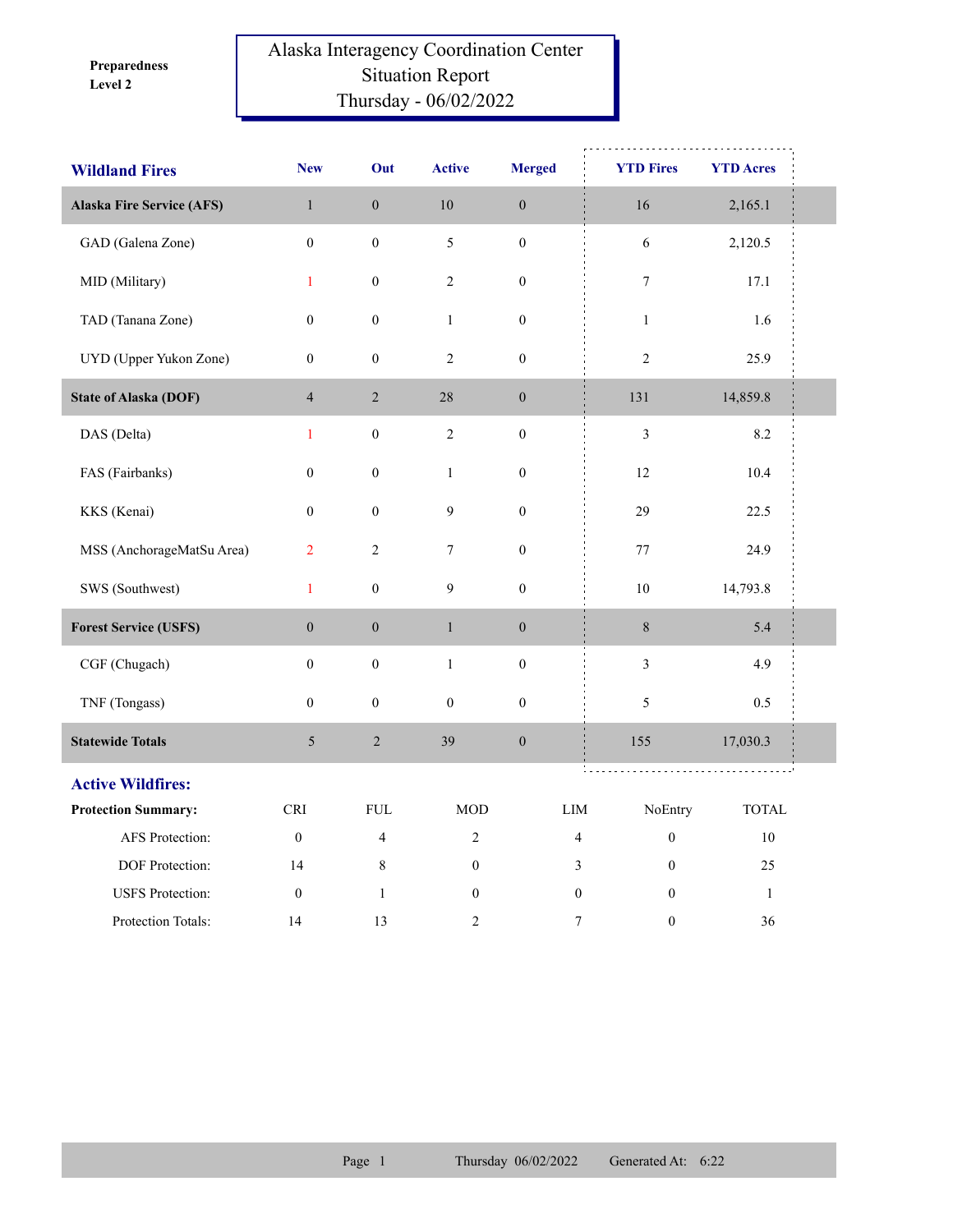## **Active Fires Status Summary**

|                         | Staffed           |                     | Unstaffed         |                   |  |  |
|-------------------------|-------------------|---------------------|-------------------|-------------------|--|--|
|                         | Contained $(S/C)$ | Uncontained $(S/U)$ | Contained $(U/C)$ | Uncontained (U/U) |  |  |
| AFS Protection:         |                   |                     |                   |                   |  |  |
| <b>DOF</b> Protection:  |                   |                     | 23                |                   |  |  |
| <b>USFS</b> Protection: |                   |                     |                   |                   |  |  |
| Status Totals:          |                   |                     |                   |                   |  |  |

| <b>Active Fires Acreage Summary</b> |                       |                |  |  |  |  |  |  |
|-------------------------------------|-----------------------|----------------|--|--|--|--|--|--|
|                                     | Acres                 | Acreage Change |  |  |  |  |  |  |
| 5 New                               | 6.1                   |                |  |  |  |  |  |  |
| 35 Monitor                          | 16,965.8              | 3,822.7        |  |  |  |  |  |  |
| Out                                 | 0.1                   | 0.0            |  |  |  |  |  |  |
| 5 Prescribed                        | 49,744.0              | 520.1          |  |  |  |  |  |  |
| 46 Fires                            | Total Acres: 66,716.0 |                |  |  |  |  |  |  |

## **Prescribed Fires**

|                          | <b>YTD</b> Fires | <b>YTD</b> Acres | <b>New</b> | Active | Out Yesterday |
|--------------------------|------------------|------------------|------------|--------|---------------|
| Military                 |                  | 49,688.0         |            |        |               |
| National Park Service    |                  | 0.1              |            |        |               |
| State of Alaska          | 4                | 599.1            |            |        |               |
| U.S. Forest Service      |                  | 18.0             |            |        |               |
| Fuels Management Totals: |                  | 50,305.2         |            |        |               |

## **Cause Summary For All Fires (Includes Merged Fires But Not Prescribed Fires)**

|        | Human: 113       | 1,015.8 Acres  |  |
|--------|------------------|----------------|--|
|        | Lightning: 7     | 5,540.0 Acres  |  |
|        | Undetermined: 35 | 10,474.5 Acres |  |
| Total: | 155              | 17,030.3 Acres |  |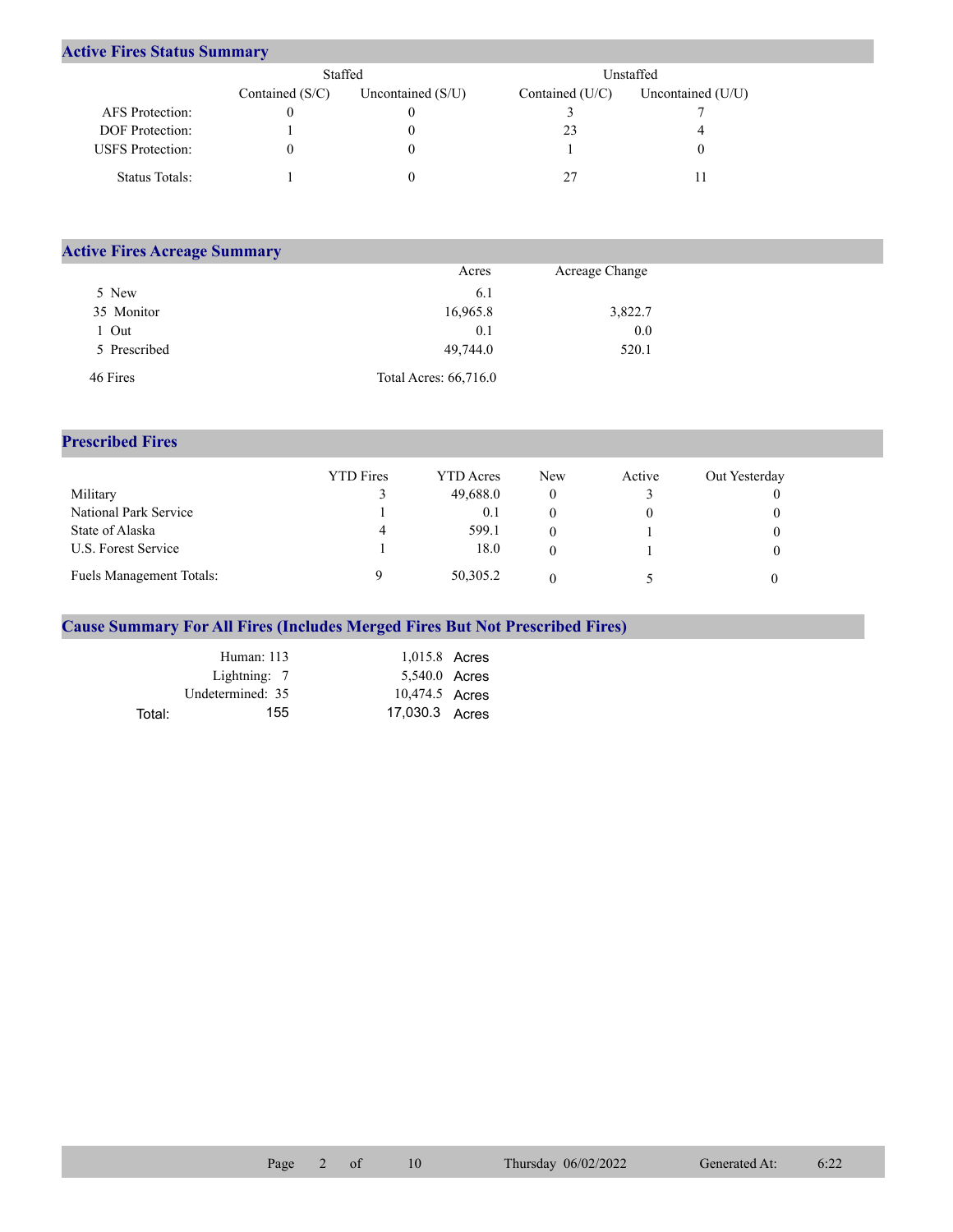| <b>New</b>                                                                                                                                                                                                                                                                                                                                                                                                                                                                                                                            |              | Count: 5                           | Acres: $6.1$      |                                           |                                      |                     |
|---------------------------------------------------------------------------------------------------------------------------------------------------------------------------------------------------------------------------------------------------------------------------------------------------------------------------------------------------------------------------------------------------------------------------------------------------------------------------------------------------------------------------------------|--------------|------------------------------------|-------------------|-------------------------------------------|--------------------------------------|---------------------|
| Daily Report From: 06/01                                                                                                                                                                                                                                                                                                                                                                                                                                                                                                              |              | Lat: 59 07.5150                    | Status: U/U       | Acres: 2.0                                | 2.0 Acreage On 06/01<br>Option: Full |                     |
| 204166                                                                                                                                                                                                                                                                                                                                                                                                                                                                                                                                |              | Lon: 161 33.5633                   |                   | Start Date: 06/01                         | Area: SWS                            |                     |
| 166                                                                                                                                                                                                                                                                                                                                                                                                                                                                                                                                   |              | Owner: ANCSA<br>Name: Mumtrak Hill | Unit:             | <b>AKVLN-Kiutsarak, Incorporated</b>      |                                      | Cause: Undetermined |
|                                                                                                                                                                                                                                                                                                                                                                                                                                                                                                                                       |              |                                    |                   |                                           |                                      |                     |
| At 1708 Forestry was notified by the Alaska State Troopers in Bethel of a wildfire near Good News Bay. One air attack<br>platform and one tanker were requested. Local personnel on the scene reported the fire to be controlled, air resources were                                                                                                                                                                                                                                                                                  |              |                                    |                   |                                           |                                      |                     |
| cancelled. Local personnel were advised to continue to monitor the fire.                                                                                                                                                                                                                                                                                                                                                                                                                                                              |              |                                    |                   |                                           |                                      |                     |
|                                                                                                                                                                                                                                                                                                                                                                                                                                                                                                                                       |              |                                    |                   |                                           |                                      |                     |
| Daily Report From: 06/01                                                                                                                                                                                                                                                                                                                                                                                                                                                                                                              |              | Lat: 62 20.1290                    | Status: Out 06/01 | Acres: 0.1                                | 0.1 Acreage On 06/01<br>Option: Full |                     |
| 201165                                                                                                                                                                                                                                                                                                                                                                                                                                                                                                                                |              | Lon: 150 14.6400                   |                   | Start Date: 06/01                         | Area: MSS                            |                     |
|                                                                                                                                                                                                                                                                                                                                                                                                                                                                                                                                       | Owner: State |                                    | Unit:             | <b>AKDTS-AK Dept. Transportation</b>      |                                      |                     |
| 165                                                                                                                                                                                                                                                                                                                                                                                                                                                                                                                                   | Name: Hasty  |                                    |                   |                                           |                                      | Cause: Human        |
| Fire reported by Forestry Helitack 117AM as a small burn pile that escaped into wildlands. One Forestery engine responded                                                                                                                                                                                                                                                                                                                                                                                                             |              |                                    |                   |                                           |                                      |                     |
| and fire was called contained, controlled, and out.                                                                                                                                                                                                                                                                                                                                                                                                                                                                                   |              |                                    |                   |                                           |                                      |                     |
| Daily Report From: 06/01                                                                                                                                                                                                                                                                                                                                                                                                                                                                                                              |              |                                    |                   |                                           | 1.0 Acreage On 06/01                 |                     |
| <b>PN78</b>                                                                                                                                                                                                                                                                                                                                                                                                                                                                                                                           |              | Lat: 63 57,0767                    | Status: U/U       | Acres: $1.0$                              |                                      | Option: Limited     |
|                                                                                                                                                                                                                                                                                                                                                                                                                                                                                                                                       |              | Lon: 146 17.6400                   |                   | Start Date: 06/01                         | Area: MID                            |                     |
| PDPN78                                                                                                                                                                                                                                                                                                                                                                                                                                                                                                                                | Owner: DOD   |                                    | Unit:             | <b>AKFWQ-Fort Wainwright, Donnelly TA</b> |                                      |                     |
| 164                                                                                                                                                                                                                                                                                                                                                                                                                                                                                                                                   |              | Name: Oklahoma 3                   |                   |                                           | Cause:                               | Human               |
| 1 acre fire reported by Donnelly Range Control. Will be monitored.                                                                                                                                                                                                                                                                                                                                                                                                                                                                    |              |                                    |                   |                                           |                                      |                     |
| Daily Report From: 06/01                                                                                                                                                                                                                                                                                                                                                                                                                                                                                                              |              |                                    |                   |                                           | 2.9 Acreage On 06/01                 |                     |
| PN8E                                                                                                                                                                                                                                                                                                                                                                                                                                                                                                                                  |              | Lat: 62 05.7900                    | Status: S/C       | Acres: 2.9                                | Option: Full                         |                     |
| 201163                                                                                                                                                                                                                                                                                                                                                                                                                                                                                                                                |              | Lon: 151 30.5800                   | Personnel: 18     | Start Date: 06/01                         | Area: MSS                            |                     |
| PNPN85                                                                                                                                                                                                                                                                                                                                                                                                                                                                                                                                |              | Owner: Private                     | Unit:             | <b>AKPRI-Private</b>                      |                                      |                     |
|                                                                                                                                                                                                                                                                                                                                                                                                                                                                                                                                       |              | Name: Johnson Creek                |                   |                                           |                                      | Cause: Human        |
| 163                                                                                                                                                                                                                                                                                                                                                                                                                                                                                                                                   |              |                                    |                   |                                           |                                      |                     |
| MATCOM paged Forestry out to a report of a fire in the wildland. Forestry launched helicopter 7AM and Birddog 905 to<br>locate an suppress fire. Upon arrival IC reported 100% active perimeter in brush and grass. Helitack aggressively attacked the<br>fire, while 7AM started bucket drops. IC requested 07F for bucket work. 7AM refueled an began crew/cargo transport of<br>Gannett Glacier into the fire. Due to heavy brush, along with a large amout of saw work on the fire 18 personal will staff the<br>fire over night. |              |                                    |                   |                                           |                                      |                     |
| Daily Report From: 06/01                                                                                                                                                                                                                                                                                                                                                                                                                                                                                                              |              |                                    |                   |                                           | 0.1 Acreage On 06/01                 |                     |
|                                                                                                                                                                                                                                                                                                                                                                                                                                                                                                                                       |              | Lat: 64 03.3440                    | Status: U/C       | Acres: 0.1                                |                                      | Option: Critical    |
| 212162                                                                                                                                                                                                                                                                                                                                                                                                                                                                                                                                |              | Lon: 145 32.3410                   |                   | Start Date: 06/01                         | Area: DAS                            |                     |
| 162                                                                                                                                                                                                                                                                                                                                                                                                                                                                                                                                   |              | Owner: Private<br>Name: Remington  | Unit:             | <b>AKPRI-Private</b>                      | Cause:                               | Undetermined        |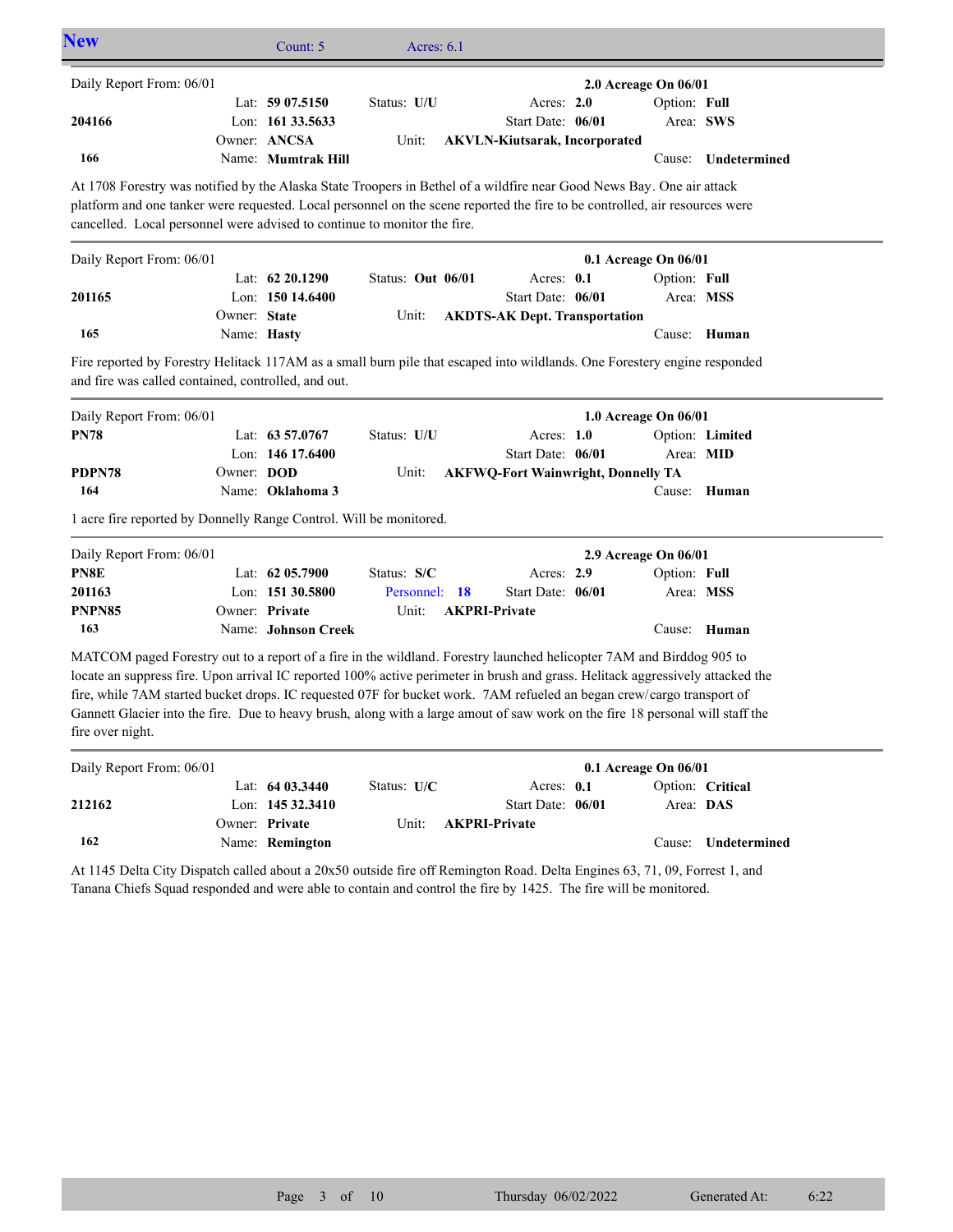| <b>Monitor</b>                                                                     |            | Count: 35            |             | Acres: 16,965.8                                                                                                                                                                                                     |                | Acreage Change: 3,789.8       |                                    |
|------------------------------------------------------------------------------------|------------|----------------------|-------------|---------------------------------------------------------------------------------------------------------------------------------------------------------------------------------------------------------------------|----------------|-------------------------------|------------------------------------|
|                                                                                    |            |                      |             |                                                                                                                                                                                                                     |                |                               |                                    |
| updated.                                                                           |            |                      |             | These fires are currently in monitor status. Monitoring schedules are based on defined timeframes, but are<br>dependent on available resources, and weather conditions. When monitoring occurs, information will be |                |                               |                                    |
| Last Report: 05/31                                                                 |            |                      |             |                                                                                                                                                                                                                     |                | 0.5 Acreage On 05/31          |                                    |
| PN6X                                                                               |            | Lat: $63\,56.9772$   | Status: U/U | Acres: $0.5$                                                                                                                                                                                                        |                |                               | Option: Limited                    |
|                                                                                    |            | Lon: 146 17.3880     |             | Start Date: 05/31                                                                                                                                                                                                   |                |                               | Area: MID                          |
| PDPN6X                                                                             | Owner: DOD |                      | Unit:       | <b>AKFWQ-Fort Wainwright, Donnelly TA</b>                                                                                                                                                                           |                |                               |                                    |
| 161                                                                                |            | Name: Oklahoma 2     |             |                                                                                                                                                                                                                     |                |                               | Cause: Human                       |
| Daily Report From: 06/01                                                           |            |                      |             |                                                                                                                                                                                                                     |                |                               | 1,750.0 Acreage Change Since 05/31 |
| PN6K                                                                               |            | Lat: $62\,21.9483$   | Status: U/U |                                                                                                                                                                                                                     | Acres: 1,800.0 |                               | Option: Limited                    |
|                                                                                    |            | Lon: $16247.9633$    |             | Start Date: 05/31                                                                                                                                                                                                   |                |                               | Area: GAD                          |
| <b>PDPN6K</b>                                                                      |            | Owner: USFWS         | Unit:       | <b>AKYDR-Yukon Delta National Wildlife Refuge</b>                                                                                                                                                                   |                |                               |                                    |
| 160                                                                                |            | Name: East Fork      |             |                                                                                                                                                                                                                     |                |                               | Cause: Lightning                   |
| areas. No structures threatened.                                                   |            |                      |             | Estimated 1800 acres. Burning in tundra, grass, and shrub. South flank and the head are active. Fire is holding in riparian                                                                                         |                |                               |                                    |
| Daily Report From: 06/01                                                           |            |                      |             |                                                                                                                                                                                                                     |                | No Acreage Change Since 05/31 |                                    |
| PN5C                                                                               |            | Lat: $62\,49.5083$   | Status: U/C | Acres: $41.0$                                                                                                                                                                                                       |                | Option: Full                  |                                    |
|                                                                                    |            | Lon: 163 17.9633     |             | Start Date: 05/30                                                                                                                                                                                                   |                |                               | Area: GAD                          |
| PDPN5C                                                                             |            | Owner: USFWS         | Unit:       | <b>AKYDR-Yukon Delta National Wildlife Refuge</b>                                                                                                                                                                   |                |                               |                                    |
| 158                                                                                |            | Name: Pastolik River |             |                                                                                                                                                                                                                     |                |                               | Cause: Lightning                   |
| Fire demobilized 6 smokejumpers.                                                   |            |                      |             |                                                                                                                                                                                                                     |                |                               |                                    |
| Daily Report From: 06/01                                                           |            |                      |             |                                                                                                                                                                                                                     |                | No Acreage Change Since 05/31 |                                    |
| PN5B                                                                               |            | Lat: 63 01.1317      | Status: U/C | Acres: 234.0                                                                                                                                                                                                        |                | Option: Full                  |                                    |
|                                                                                    |            | Lon: 163 06.6600     |             | Start Date: 05/30                                                                                                                                                                                                   |                |                               | Area: GAD                          |
| PDPN5B                                                                             |            | Owner: ANCSA         | Unit:       | <b>AKVLN-Kotlik Yupik Corporation</b>                                                                                                                                                                               |                |                               |                                    |
| 157                                                                                |            | Name: Hogback Hill   |             |                                                                                                                                                                                                                     |                |                               | Cause: Lightning                   |
| H-6HJ went to fire to assist with demobilization and backhaul of six smokejumpers. |            |                      |             |                                                                                                                                                                                                                     |                |                               |                                    |
| Last Report: 05/30                                                                 |            |                      |             |                                                                                                                                                                                                                     |                | 0.1 Acreage On 05/30          |                                    |
|                                                                                    |            | Lat: 61 37.2517      | Status: U/C | Acres: 0.1                                                                                                                                                                                                          |                |                               | Option: Critical                   |
| 201153                                                                             |            | Lon: 149 23.3217     |             | Start Date: 05/30                                                                                                                                                                                                   |                |                               | Area: MSS                          |
|                                                                                    |            | Owner: Private       | Unit:       | <b>AKPRI-Private</b>                                                                                                                                                                                                |                |                               |                                    |
| 153                                                                                |            | Name: Kings River    |             |                                                                                                                                                                                                                     |                | Cause:                        | Undetermined                       |
| Daily Report From: 06/01                                                           |            |                      |             |                                                                                                                                                                                                                     |                |                               | 1,939.0 Acreage Change Since 05/31 |
| PN4F                                                                               |            | Lat: 58 13.1467      | Status: U/U |                                                                                                                                                                                                                     | Acres: 3,439.0 |                               | Option: Limited                    |
|                                                                                    |            | Lon: 155 57.9733     |             | Start Date: 05/29                                                                                                                                                                                                   |                |                               | Area: SWS                          |
| 204151                                                                             |            |                      | Unit:       | <b>AKKAP-Katmai National Park and Preserve</b>                                                                                                                                                                      |                |                               |                                    |
| PNPN4F                                                                             | Owner: NPS |                      |             |                                                                                                                                                                                                                     |                |                               |                                    |

|  |                                                                              |                                       | Option: Full                      |                                |
|--|------------------------------------------------------------------------------|---------------------------------------|-----------------------------------|--------------------------------|
|  |                                                                              |                                       | Area: <b>TAD</b>                  |                                |
|  | Unit:                                                                        |                                       |                                   |                                |
|  |                                                                              |                                       |                                   | Cause: Human                   |
|  | Lat: $6511.9283$<br>Lon: $15202.1183$<br>Owner: Private<br>Name: White Alice | Status: $U/C$<br><b>AKPRI-Private</b> | Acres: $1.6$<br>Start Date: 05/29 | 1.3 Acreage Change Since 05/29 |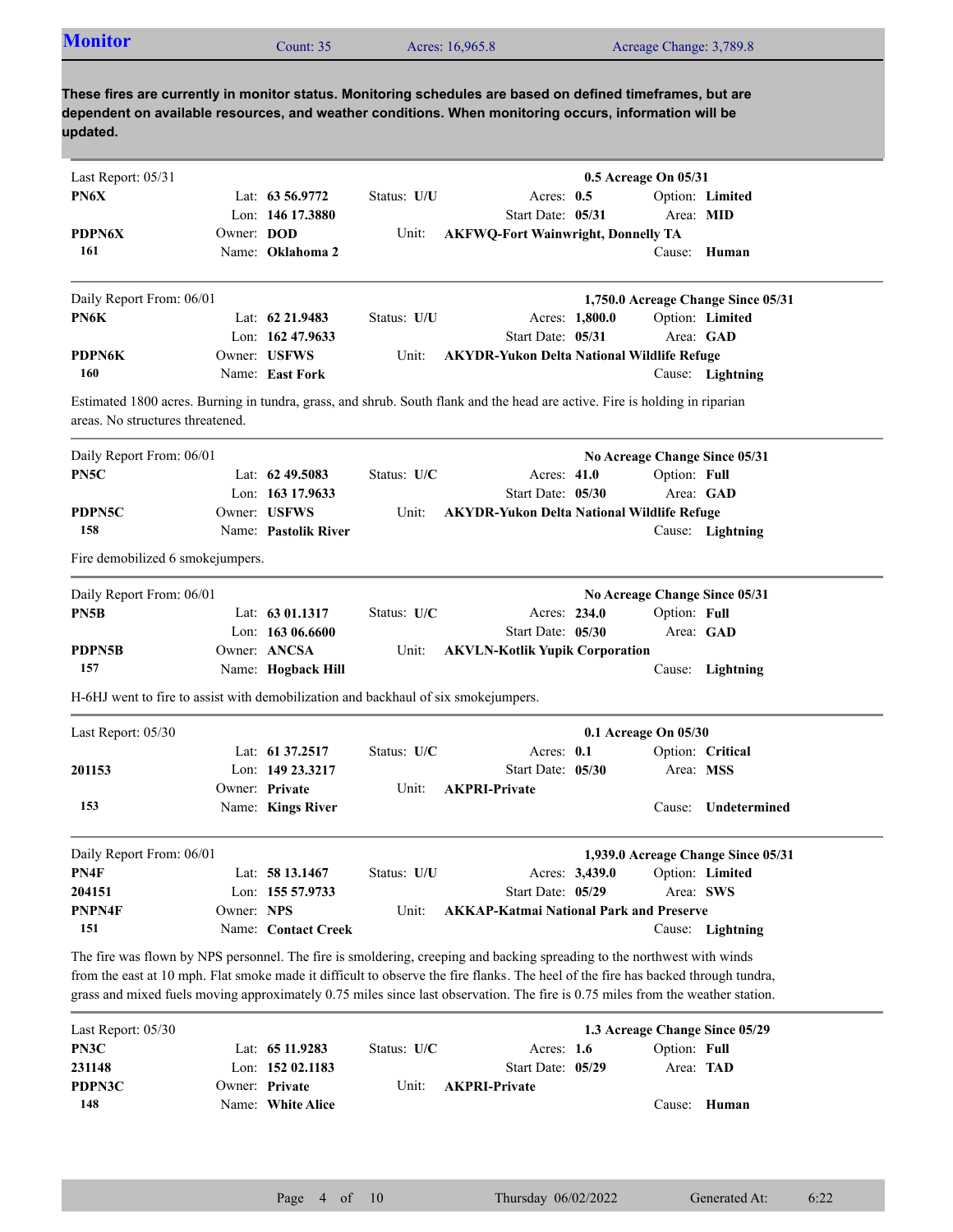| <b>Monitor</b><br>Acres: 16,965.8<br>Acreage Change: 3,789.8<br>Count: $351$ |
|------------------------------------------------------------------------------|
|------------------------------------------------------------------------------|

| Last Report: 05/28 |              |                     |             | 0.1 Acreage On 05/28                    |
|--------------------|--------------|---------------------|-------------|-----------------------------------------|
|                    |              | Lat: $62\,57.4030$  | Status: U/C | Acres: $0.1$<br>Option: Critical        |
| 204146             |              | Lon: 155 35,9190    |             | Start Date: 05/28<br>Area: SWS          |
|                    |              | Owner: ANCSA        | Unit:       | <b>AKVLN-MTNT, Limited</b>              |
| 146                |              | Name: Chinana Ave   |             | Cause: Human                            |
| Last Report: 05/27 |              |                     |             | 0.1 Acreage On 05/27                    |
| PN1T               |              | Lat: $62\,55.2318$  | Status: U/U | Acres: $0.1$<br>Option: Full            |
| 231143             |              | Lon: $16005.4060$   |             | Start Date: 05/27<br>Area: GAD          |
| <b>PDPN1T</b>      |              | Owner: ANCSA        | Unit:       | <b>AKVLN-Hee-yea-Lindge Corporation</b> |
| 143                |              | Name: Grayling Dump |             | Cause: Human                            |
| Last Report: 05/31 |              |                     |             | No Acreage Change Since 05/27           |
|                    |              | Lat: 64 47.5233     | Status: U/C | Option: Critical<br>Acres: 0.1          |
| 211140             |              | Lon: 147 24.5467    |             | Start Date: 05/27<br>Area: FAS          |
|                    | Owner: State |                     | Unit:       | <b>AKDNS-AK Dept. Natural Resources</b> |
| 140                |              | Name: Marigold      |             | Undetermined<br>Cause:                  |
| Last Report: 05/26 |              |                     |             | 5.0 Acreage On 05/26                    |
| PNY6               |              | Lat: $60\,53.6667$  | Status: U/C | Acres: $5.0$<br>Option: Full            |
| 204139             |              | Lon: 162 31.6667    |             | Start Date: 05/26<br>Area: SWS          |
| PNPNY6             |              | Owner: ANCSA        | Unit:       | <b>AKVLN-Kasigluk, Incorporated</b>     |
| 139                |              | Name: Kasigluk      |             | Undetermined<br>Cause:                  |
| Last Report: 05/31 |              |                     |             | No Acreage Change Since 05/28           |
| PNV1               |              | Lat: 59 50.9380     | Status: U/C | Option: Critical<br>Acres: 13.3         |
| 203134             |              | Lon: $15058.3750$   |             | Start Date: 05/25<br>Area: <b>KKS</b>   |
| PNPNV1             | Owner: State |                     | Unit:       | <b>AKDNS-AK Dept. Natural Resources</b> |
| 134                |              | Name: Caribou       |             | Undetermined<br>Cause:                  |
| Last Report: 05/23 |              |                     |             | No Acreage Change Since 05/22           |
|                    |              | Lat: $61\,05.1517$  | Status: U/C | Acres: 0.8<br>Option: Critical          |
| 201131             |              | Lon: $14946.1883$   |             | Start Date: 05/22<br>Area: MSS          |
|                    |              | Owner: Private      | Unit:       | <b>AKPRI-Private</b>                    |
| 131                |              | Name: Zircon        |             | Cause: Human                            |
| Last Report: 05/22 |              |                     |             | No Acreage Change Since 05/21           |
| PNC3               |              | Lat: $64\,55.7600$  | Status: U/U | Option: Modified<br>Acres: 40.8         |
|                    |              | Lon: 161 11.3517    |             | Start Date: 05/21<br>Area: GAD          |
| PDPNC3             |              | Owner: ANCSA        | Unit:       | <b>AKVLN-Koyuk Native Corporation</b>   |
| 121                |              | Name: Koyuk Dump    |             | Cause: Human                            |
| Last Report: 05/29 |              |                     |             | No Acreage Change Since 05/22           |
| PNB <sub>5</sub>   |              | Lat: 61 42,1475     | Status: U/C | Acres: $5.1$<br>Option: Critical        |
| 201116             |              | Lon: 149 00.9542    |             | Start Date: 05/21<br>Area: MSS          |
| PNPNB5             |              | Owner: Private      | Unit:       | <b>AKPRI-Private</b>                    |
| 116                |              | Name: All Elks Road |             | Undetermined<br>Cause:                  |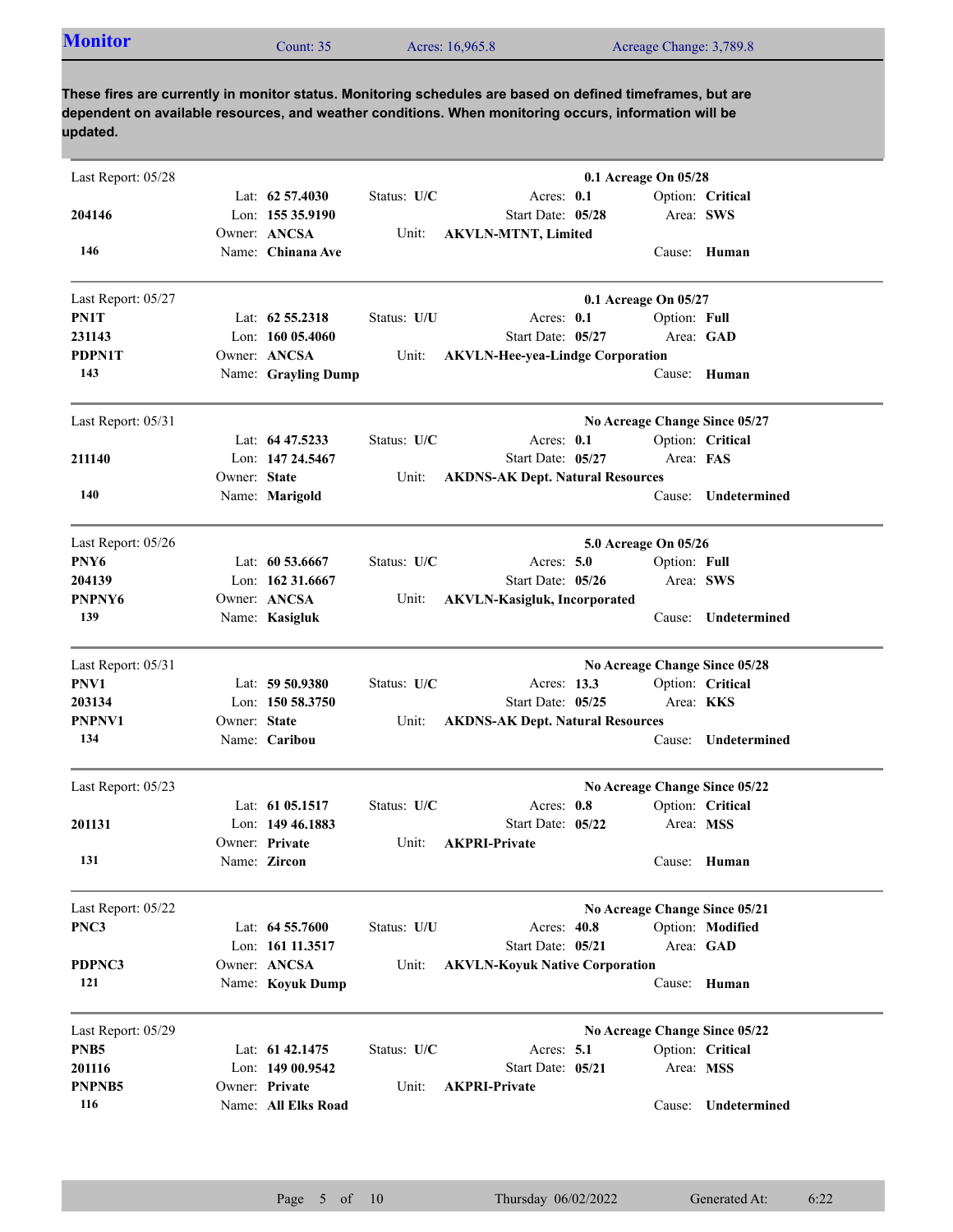| <b>Monitor</b><br>Acres: 16,965.8<br>Acreage Change: 3,789.8<br>Count: $35°$ |  |  |  |  |  |
|------------------------------------------------------------------------------|--|--|--|--|--|
|------------------------------------------------------------------------------|--|--|--|--|--|

| Last Report: 05/21 |              |                                         |             |                                                                          | 0.1 Acreage On 05/21 |              |                                 |
|--------------------|--------------|-----------------------------------------|-------------|--------------------------------------------------------------------------|----------------------|--------------|---------------------------------|
|                    |              | Lat: 60 29.8310                         | Status: U/C | Acres: 0.1                                                               |                      |              | Option: Critical                |
| 203115             | Owner: State | Lon: 151 00.8780                        |             | Start Date: 05/21                                                        |                      |              | Area: KKS                       |
| 115                |              | Name: Ski Boot                          | Unit:       | <b>AKDNS-AK Dept. Natural Resources</b>                                  |                      |              | Cause: Human                    |
| Last Report: 05/21 |              |                                         |             |                                                                          |                      |              | No Acreage Change Since 05/20   |
|                    |              | Lat: 59 31.5960                         | Status: U/C | Acres: 0.1                                                               |                      | Option: Full |                                 |
| 203113             |              | Lon: 151 26.3920                        |             | Start Date: 05/20                                                        |                      |              | Area: KKS                       |
| 113                |              | Owner: Private<br>Name: Sadie Cove      | Unit:       | <b>AKPRI-Private</b>                                                     |                      |              | Cause: Human                    |
| Last Report: 05/20 |              |                                         |             |                                                                          | 0.1 Acreage On 05/20 |              |                                 |
|                    |              | Lat: 63 53.7350                         | Status: U/C | Acres: 0.1                                                               |                      |              | Option: Limited                 |
| 212111             |              | Lon: 145 08.1200                        |             | Start Date: 05/20                                                        |                      | Area: DAS    |                                 |
| 111                | Owner: State | Name: Barley Way                        | Unit:       | <b>AKDNS-AK Dept. Natural Resources</b>                                  |                      | Cause:       | Undetermined                    |
| Last Report: 05/27 |              |                                         |             |                                                                          |                      |              | No Acreage Change Since 05/24   |
|                    |              | Lat: $6200.4200$                        | Status: U/C | Acres: $3.2$                                                             |                      |              | Option: Critical                |
| 201110             |              | Lon: $14957.8800$                       |             | Start Date: 05/20                                                        |                      |              | Area: MSS                       |
|                    |              | Owner: Private                          | Unit:       | <b>AKPRI-Private</b>                                                     |                      |              |                                 |
| <b>110</b>         |              | Name: Caswell Lakes                     |             |                                                                          |                      | Cause:       | Undetermined                    |
| Last Report: 05/20 |              |                                         |             |                                                                          | 0.1 Acreage On 05/20 |              |                                 |
| PM9B               |              | Lat: 65 05.8410                         | Status: U/U | Acres: 0.1                                                               |                      |              | Option: Limited                 |
| PDPM9B             | Owner: NPS   | Lon: 141 38.3700                        | Unit:       | Start Date: 05/20<br><b>AKYCP-Yukon-Charley Rivers National Preserve</b> |                      |              | Area: UYD                       |
| 109                |              | Name: Trout Creek                       |             |                                                                          |                      |              | Cause: Lightning                |
| Last Report: 05/23 |              |                                         |             |                                                                          |                      |              | 25.7 Acreage Change Since 05/20 |
| PM9D               |              | Lat: $6501.5850$                        | Status: U/U | Acres: 25.8                                                              |                      |              | Option: Modified                |
|                    |              | Lon: 141 14.8017                        |             | Start Date: 05/20                                                        |                      |              | Area: UYD                       |
| PDPM9D<br>108      |              | Owner: ANCSA<br>Name: Windfall Mountain | Unit:       | <b>AKDYN-Doyon, Limited</b>                                              |                      |              | Cause: Lightning                |
| Last Report: 05/19 |              |                                         |             |                                                                          |                      |              | No Acreage Change Since 05/18   |
| PM7S               |              | Lat: $59\,48.9260$                      | Status: U/C | Acres: $1.5$                                                             |                      |              | Option: Critical                |
| 203101             |              | Lon: 151 05.4650                        |             | Start Date: 05/18                                                        |                      |              | Area: KKS                       |
| PNPM7S             |              | Owner: Private                          | Unit:       | <b>AKPRI-Private</b>                                                     |                      |              |                                 |
| 101                |              | Name: Olia Court                        |             |                                                                          |                      |              | Cause: Human                    |
| Last Report: 05/18 |              |                                         |             |                                                                          | 0.1 Acreage On 05/18 |              |                                 |
|                    |              | Lat: 60 28.3740                         | Status: U/C | Acres: 0.1                                                               |                      |              | Option: Critical                |
| 203100             |              | Lon: 151 10.5300<br>Owner: Private      | Unit:       | Start Date: 05/18<br><b>AKPRI-Private</b>                                |                      |              | Area: KKS                       |
| 100                | Name: Jones  |                                         |             |                                                                          |                      |              | Cause: Human                    |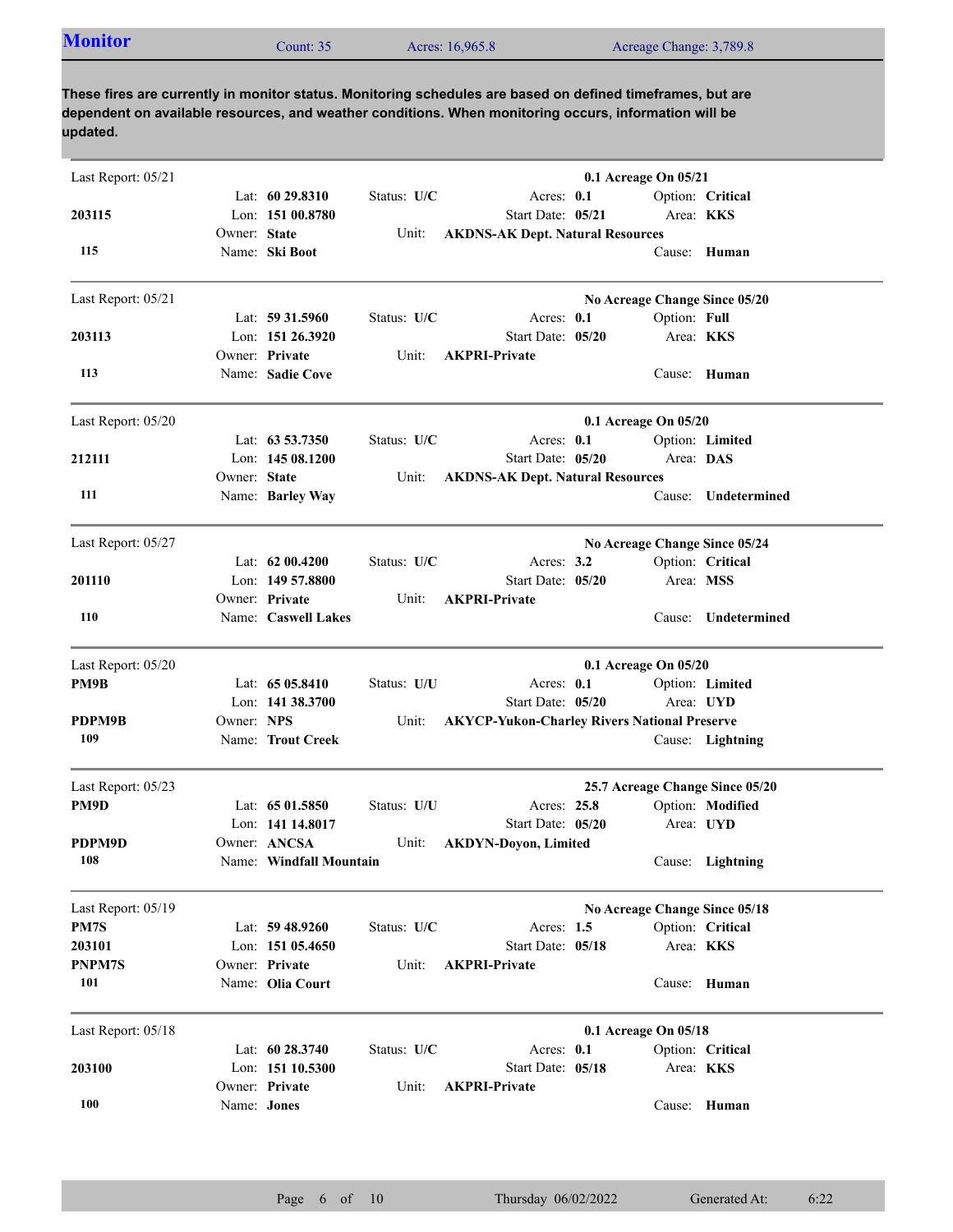|  | <b>Monitor</b><br>$2$ ount: 35 | Acres: 16,965.8 | Acreage Change: 3,789.8 |  |
|--|--------------------------------|-----------------|-------------------------|--|
|--|--------------------------------|-----------------|-------------------------|--|

| Last Report: 05/18 |              |                                    |             |                                           |                       |              | No Acreage Change Since 05/17   |  |
|--------------------|--------------|------------------------------------|-------------|-------------------------------------------|-----------------------|--------------|---------------------------------|--|
|                    |              | Lat: $60\,31.9040$                 | Status: U/C | Acres: 0.1                                |                       |              | Option: Critical                |  |
| 203099             |              | Lon: 150 47.9930<br>Owner: Private | Unit:       | Start Date: 05/17<br><b>AKPRI-Private</b> |                       |              | Area: <b>KKS</b>                |  |
| 099                | Name: Adele  |                                    |             |                                           |                       |              | Cause: Human                    |  |
| Last Report: 05/20 |              |                                    |             |                                           |                       |              | No Acreage Change Since 05/19   |  |
| PM5M               |              | Lat: $58\,36.4200$                 | Status: U/C | Acres: 24.3                               |                       |              | Option: Unplanned               |  |
| 204096             |              | Lon: $15957.9600$                  |             | Start Date: 05/17                         |                       |              | Area: SWS                       |  |
| PNPM5M             | Owner: State |                                    | Unit:       | <b>AKDNS-AK Dept. Natural Resources</b>   |                       |              |                                 |  |
| 096                |              | Name: Walrus Islands               |             |                                           |                       | Cause:       | Undetermined                    |  |
| Last Report: 05/19 |              |                                    |             |                                           |                       |              | No Acreage Change Since 05/18   |  |
|                    |              | Lat: 62 23.1017                    | Status: U/C | Acres: $2.0$                              |                       | Option: Full |                                 |  |
| 201095             |              | Lon: 149 47.9617                   |             | Start Date: 05/17                         |                       |              | Area: MSS                       |  |
|                    |              | Owner: Private                     | Unit:       | <b>AKPRI-Private</b>                      |                       |              |                                 |  |
| 095                |              | Name: N. Fork Talkeetna            |             |                                           |                       | Cause:       | Undetermined                    |  |
| Last Report: 05/16 |              |                                    |             |                                           | 29.2 Acreage On 05/16 |              |                                 |  |
| <b>PM38</b>        |              | Lat: $59\,42.6226$                 | Status: U/C | Acres: 29.2                               |                       | Option: Full |                                 |  |
| 204090             |              | Lon: $161\,53.2962$                |             | Start Date: 05/16                         |                       | Area: SWS    |                                 |  |
| PNPM38             |              | Owner: ANCSA                       | Unit:       | <b>AKVLN-Qanirtuuq, Incorporated</b>      |                       |              |                                 |  |
| 090                |              | Name: Arolik                       |             |                                           |                       | Cause:       | Undetermined                    |  |
| Last Report: 05/15 |              |                                    |             | 0.5 Acreage On 05/15                      |                       |              |                                 |  |
| PM2L               |              | Lat: 57 50.7233                    | Status: U/C | Acres: $0.5$                              |                       | Option: Full |                                 |  |
| 203084             |              | Lon: 152 37.9833                   |             | Start Date: 05/15                         |                       |              | Area: <b>KKS</b>                |  |
| <b>PNPM2L</b>      |              | Owner: ANCSA                       | Unit:       | <b>AKVLN-Ouzinkie Native Corporation</b>  |                       |              |                                 |  |
| 084                |              | Name: Antone Larsen                |             |                                           |                       |              | Cause: Human                    |  |
| Last Report: 05/12 |              |                                    |             |                                           | 0.2 Acreage On 05/12  |              |                                 |  |
|                    |              | Lat: $6027.8230$                   | Status: U/C | Acres: $0.2$                              |                       |              | Option: Critical                |  |
| 203079             |              | Lon: $15110.3720$                  |             | Start Date: 05/12                         |                       |              | Area: KKS                       |  |
|                    | Owner: State |                                    | Unit:       | <b>AKDNS-AK Dept. Natural Resources</b>   |                       |              |                                 |  |
| 079                |              | Name: Wendy Lane                   |             |                                           |                       |              | Cause: Human                    |  |
| Last Report: 05/18 |              |                                    |             |                                           |                       |              | 34.4 Acreage Change Since 05/17 |  |
|                    |              | Lat: 51 57.2683                    | Status: U/U | Acres: 919.6                              |                       |              | Option: Unplanned               |  |
| 204078             |              | Lon: 176 38.7183                   |             | Start Date: 05/08                         |                       |              | Area: SWS                       |  |
|                    | Owner: DOD   |                                    | Unit:       | <b>AKNVQ-U.S. Navy</b>                    |                       |              |                                 |  |
| 078                | Name: Adak   |                                    |             |                                           |                       |              | Cause: Human                    |  |
| Last Report: 05/29 |              |                                    |             |                                           |                       |              | No Acreage Change Since 05/12   |  |
| PMS1               |              | Lat: 61 43.9700                    | Status: U/C | Acres: 0.1                                |                       | Option: Full |                                 |  |
| 201077             |              | Lon: 149 01.7300                   |             | Start Date: 05/12                         |                       |              | Area: MSS                       |  |
| <b>PNPMS1</b>      | Owner: State |                                    | Unit:       | <b>AKDNS-AK Dept. Natural Resources</b>   |                       |              |                                 |  |
| 077                |              | Name: Buffalo Mine Coal Seam 2022  |             |                                           |                       |              | Cause: Lightning                |  |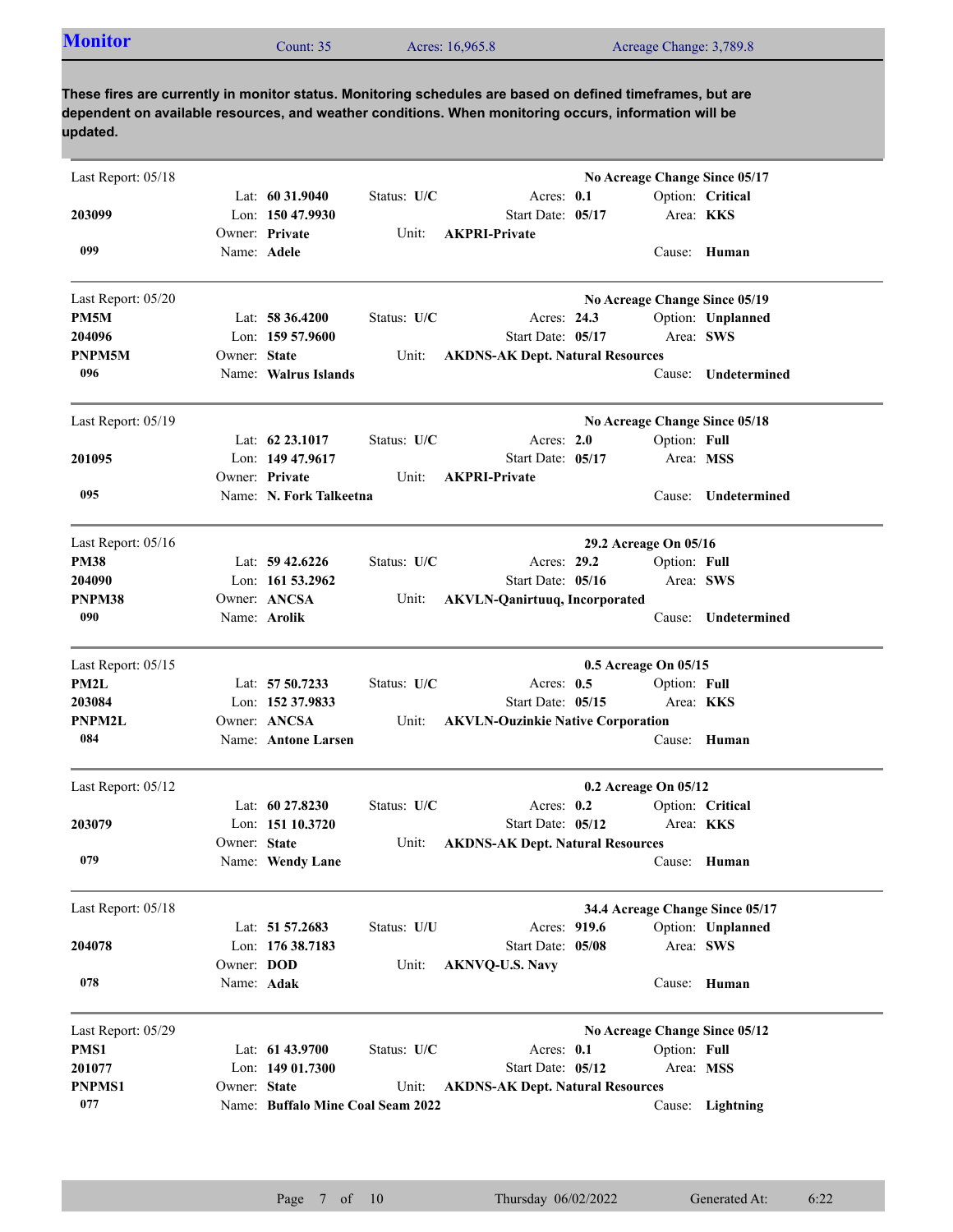| Last Report: 05/18 |             |                      |             |                                                   |              | 1.3 Acreage Change Since 05/14 |
|--------------------|-------------|----------------------|-------------|---------------------------------------------------|--------------|--------------------------------|
| PMR4               |             | Lat: 55 20.5650      | Status: U/C | Acres: 70.3                                       |              | Option: Unplanned              |
| 204074             |             | Lon: $16026.0880$    |             | Start Date: 05/12                                 |              | Area: SWS                      |
| PNPMR4             |             | Owner: ANCSA         | Unit:       | <b>AKVLN-Shumagin Corporation</b>                 |              |                                |
| 074                |             | Name: Danger Point   |             |                                                   | Cause:       | <b>Undetermined</b>            |
| Last Report: 05/12 |             |                      |             |                                                   |              | 2.0 Acreage Change Since 05/11 |
|                    |             | Lat: $57\,42.9640$   | Status: U/C | Acres: $4.0$                                      |              | Option: Critical               |
| 203071             |             | Lon: $152,36.0270$   |             | Start Date: 05/11                                 |              | Area: KKS                      |
|                    |             | Owner: County        | Unit:       | <b>AKAKS-Kodiak Island Borough</b>                |              |                                |
| 071                |             | Name: Bell Flats     |             |                                                   | Cause:       | Human                          |
| Last Report: 05/11 |             |                      |             |                                                   |              | No Acreage Change Since 05/10  |
| PL8P               |             | Lat: $6029.5458$     | Status: U/C | Acres: $0.5$                                      | Option: Full |                                |
| 232057             |             | Lon: $14959.2440$    |             | Start Date: 05/08                                 | Area: CGF    |                                |
| P0PL8P             | Owner: USFS |                      | Unit:       | <b>AKCGF-Chugach National Forest</b>              |              |                                |
| 057                |             | Name: West Juneau    |             |                                                   | Cause:       | Human                          |
| Last Report: 05/23 |             |                      |             |                                                   |              | No Acreage Change Since 04/26  |
| PKS1               |             | Lat: $60\,32.1500$   | Status: U/U | Acres: 10,302.5                                   |              | Option: Limited                |
| 204012             |             | Lon: $160, 54, 7500$ |             | Start Date: 04/16                                 |              | Area: SWS                      |
| <b>PNPKS1</b>      |             | Owner: USFWS         | Unit:       | <b>AKYDR-Yukon Delta National Wildlife Refuge</b> |              |                                |
| 012                |             | Name: Kwethluk       |             |                                                   | Cause:       | Undetermined                   |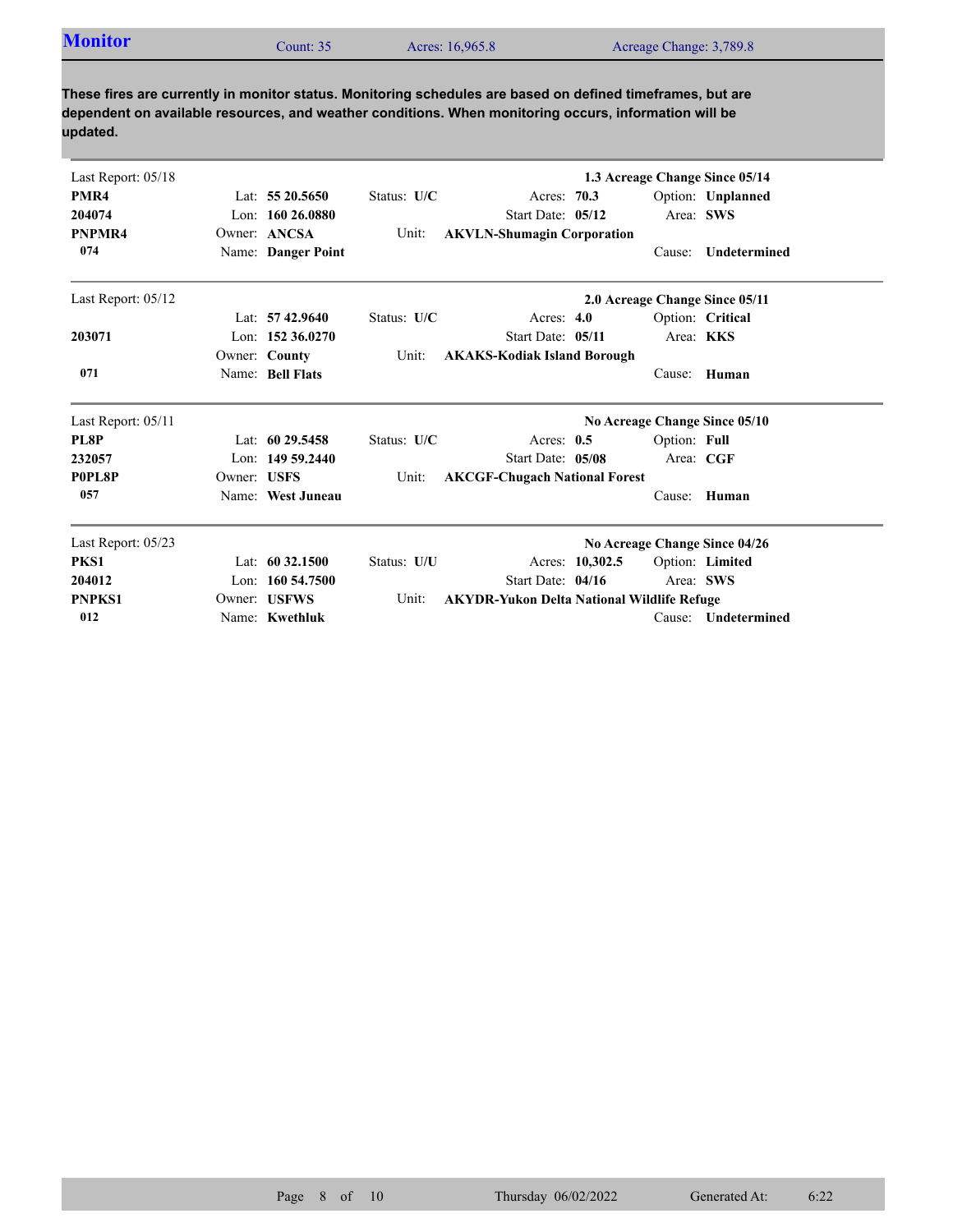| Out                      | Count: $1$         |                   | Acres: $0.1$               |                   | Acreage Change: 0.0           |                     |  |
|--------------------------|--------------------|-------------------|----------------------------|-------------------|-------------------------------|---------------------|--|
| Daily Report From: 06/01 |                    |                   |                            |                   | No Acreage Change Since 05/30 |                     |  |
| <b>PN49</b>              | Lat: $61\,37.2517$ | Status: Out 06/01 |                            | Acres: $0.1$      |                               | Option: Critical    |  |
| 201156                   | Lon: 149 23.3217   |                   |                            | Start Date: 05/30 | Area: MSS                     |                     |  |
|                          | Owner: Private     |                   | Unit: <b>AKPRI-Private</b> |                   |                               |                     |  |
| 156                      | Name: Polar Bear   |                   |                            |                   |                               | Cause: Undetermined |  |

Final walk through of fire was conducted, no heat or smoke found, the fire was called out.